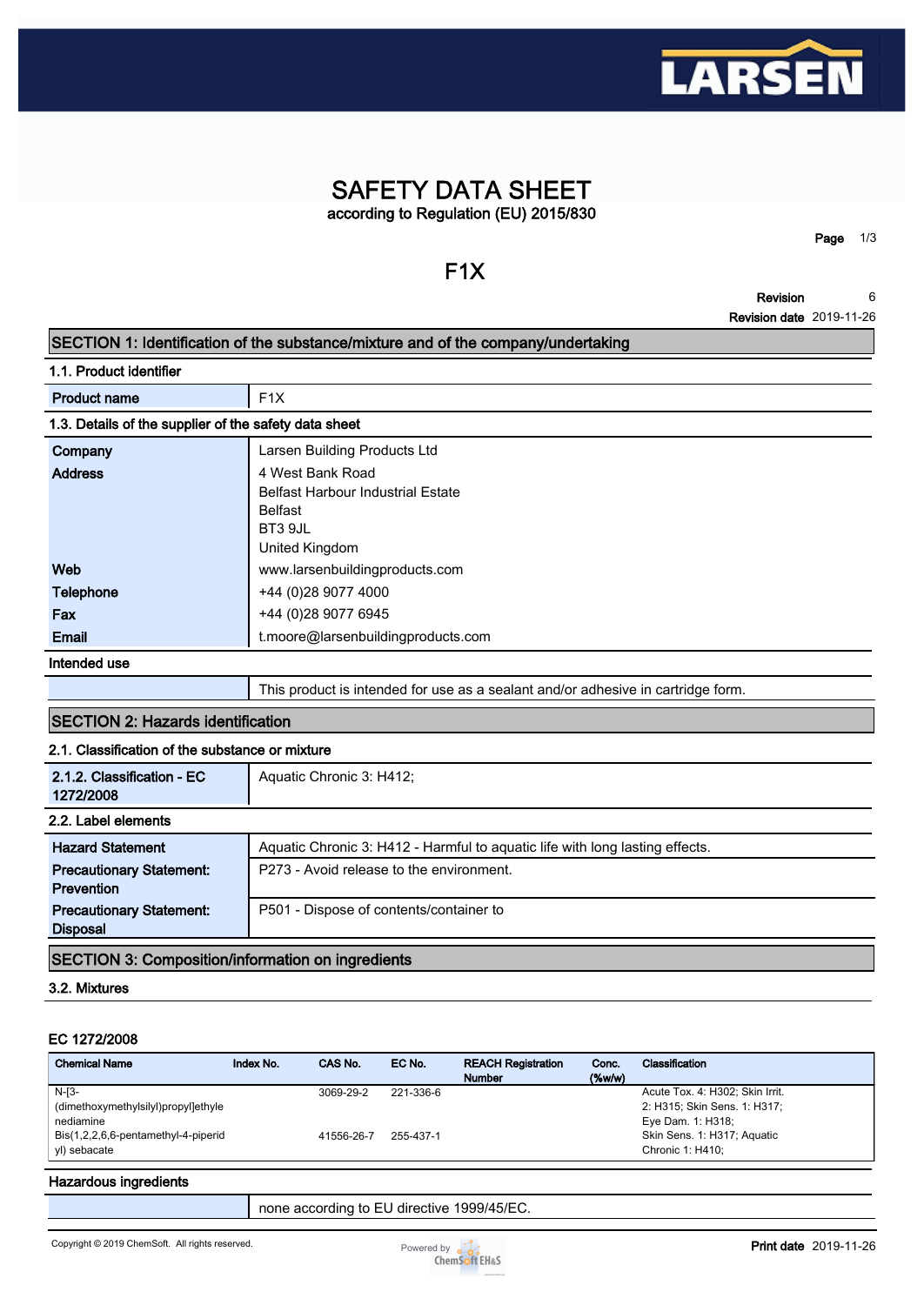**Revision date 2019-11-26**

## **SECTION 4: First aid measures**

| 4.1. Description of first aid measures                            |                                                                                                                                                                                                                                                    |
|-------------------------------------------------------------------|----------------------------------------------------------------------------------------------------------------------------------------------------------------------------------------------------------------------------------------------------|
| Inhalation                                                        | Considered to be not hazardous by inhalation. Move the exposed person to fresh air. Seek medical<br>attention if irritation or symptoms persist.                                                                                                   |
| Eye contact                                                       | Rinse immediately with plenty of water for 15 minutes holding the eyelids open. Seek medical<br>attention.                                                                                                                                         |
| <b>Skin contact</b>                                               | Wash with soap and water. May cause sensitisation by skin contact.                                                                                                                                                                                 |
| Ingestion                                                         | Seek medical attention if irritation or symptoms persist.                                                                                                                                                                                          |
| <b>SECTION 5: Firefighting measures</b>                           |                                                                                                                                                                                                                                                    |
| 5.1. Extinguishing media                                          |                                                                                                                                                                                                                                                    |
|                                                                   | Use extinguishing media appropriate to the surrounding fire conditions.                                                                                                                                                                            |
| 5.3. Advice for firefighters                                      |                                                                                                                                                                                                                                                    |
|                                                                   | Wear suitable respiratory equipment when necessary.                                                                                                                                                                                                |
| <b>SECTION 6: Accidental release measures</b>                     |                                                                                                                                                                                                                                                    |
|                                                                   | 6.1. Personal precautions, protective equipment and emergency procedures                                                                                                                                                                           |
|                                                                   | Ensure adequate ventilation of the working area.                                                                                                                                                                                                   |
| 6.2. Environmental precautions                                    |                                                                                                                                                                                                                                                    |
|                                                                   | Do not allow product to enter drains. Do not flush into surface water. Prevent further spillage if<br>safe.                                                                                                                                        |
| 6.3. Methods and material for containment and cleaning up         |                                                                                                                                                                                                                                                    |
|                                                                   | Remove mechanically; cover the remainder with wet, absorbent material (e.g. sawdust, chemical<br>binder based on calcium silicate hydrate, sand). After approximately one hour transfer to waste<br>container and do not seal (evolution of CO2!). |
| <b>SECTION 7: Handling and storage</b>                            |                                                                                                                                                                                                                                                    |
| 7.1. Precautions for safe handling                                |                                                                                                                                                                                                                                                    |
|                                                                   | Use in a well ventilated area.                                                                                                                                                                                                                     |
| 7.2. Conditions for safe storage, including any incompatibilities |                                                                                                                                                                                                                                                    |
|                                                                   | No storage requirements. Further information on storage conditions, which must be observed to<br>preserve quality, can be found in our product information sheet.                                                                                  |
| <b>SECTION 8: Exposure controls/personal protection</b>           |                                                                                                                                                                                                                                                    |
| 8.1.1. Exposure Limit Values                                      |                                                                                                                                                                                                                                                    |
|                                                                   | No occupational exposure limits currently listed.                                                                                                                                                                                                  |
| 8.2. Exposure controls                                            |                                                                                                                                                                                                                                                    |
| 8.2.2. Individual protection<br>measures                          | Adopt best Manual Handling considerations when handling, carrying and dispensing. Wear<br>suitable protective equipment.                                                                                                                           |
| Eye / face protection                                             | Avoid contact with eyes.                                                                                                                                                                                                                           |
| Skin protection -<br>Handprotection                               | Chemical resistant gloves (plastic). Wash hands after handling the product.                                                                                                                                                                        |
| <b>SECTION 9: Physical and chemical properties</b>                |                                                                                                                                                                                                                                                    |
|                                                                   |                                                                                                                                                                                                                                                    |

## **9.1. Information on basic physical and chemical properties**